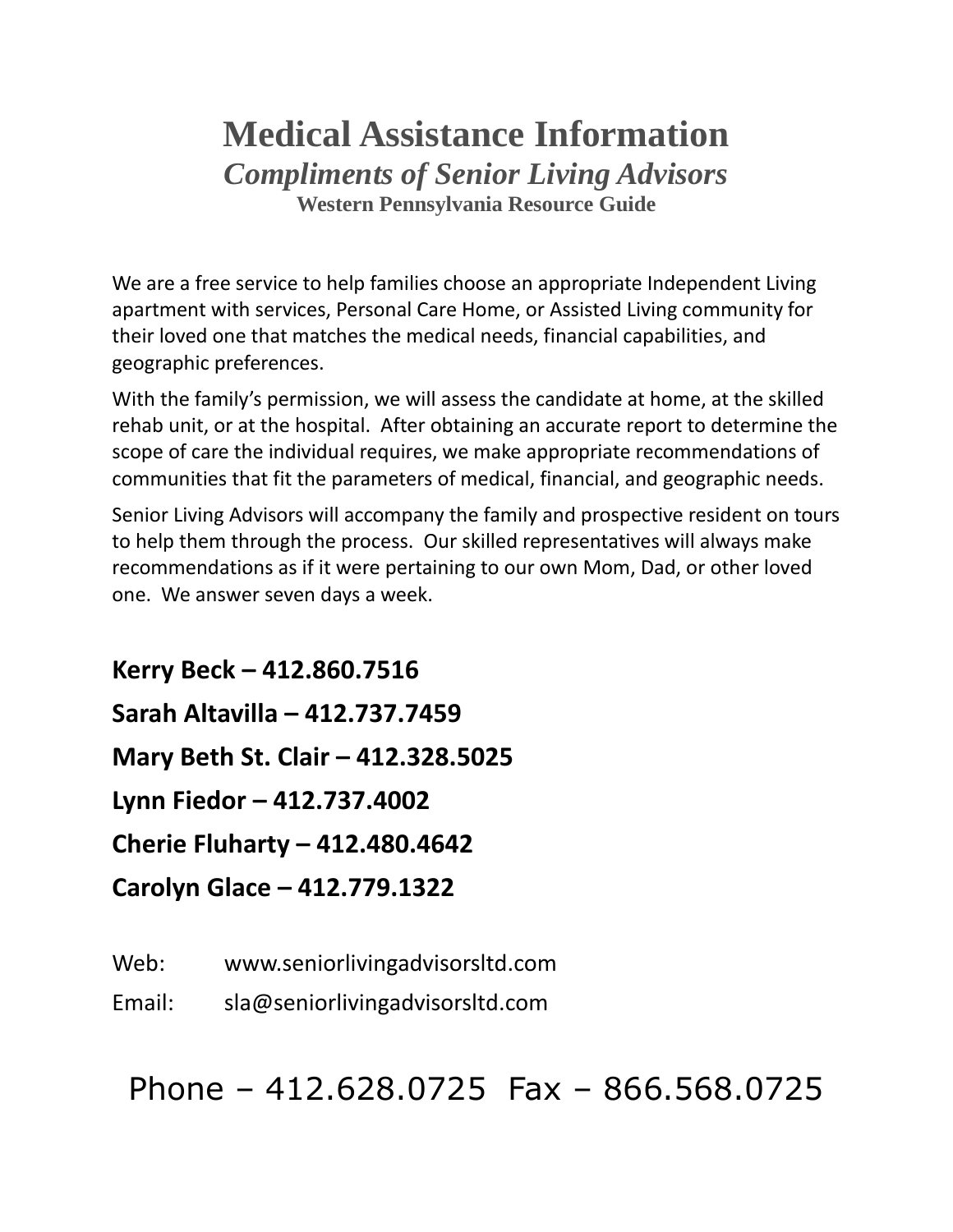# **Medical Assistance Information**

The following is a list of documentation that is required by the County Assistance office in order to process a Medical Assistance application. If you have any questions regarding eligibility, process or spend down process, please contact the County Assistance Office as we are unable to answer these questions. The application process can take several months from start to finish.

- Allegheny: (800) 344-4319
- Beaver: (724) 847-2262
- Butler: (888) 367-2434
- Washington: (888) 300-2704
- Westmoreland: (800) 442-8000

The Department of Human Services requires the following information when applying for medical assistance.

## **Medical Assistance General Eligibility Requirements**

You must meet income, resources (in some cases), and other eligibility requirements in order to be eligible for Medical Assistance. These categories are grouped by:

- Adults age 19-64 with incomes at or below 133% of the Federal Income Poverty Guidelines (FPIG) (Identified for Medical Assistance purposes as MAGI-related)
- Individuals who are aged (age 65 and older), blind and disabled. (Identified for Medical Assistance purposes as SSI-related)
- Families with children under age 21
- Special Medical Assistance conditions

## **Income**

Medical Assistance eligibility is determined using income and household size in comparison to income limits. Age and disability are also factors in determining which income limits apply. (Income limits for the various eligibility groups are listed below.) Examples of income counted in determining eligibility include:

- Wages (certain deductions are allowed)
- Interest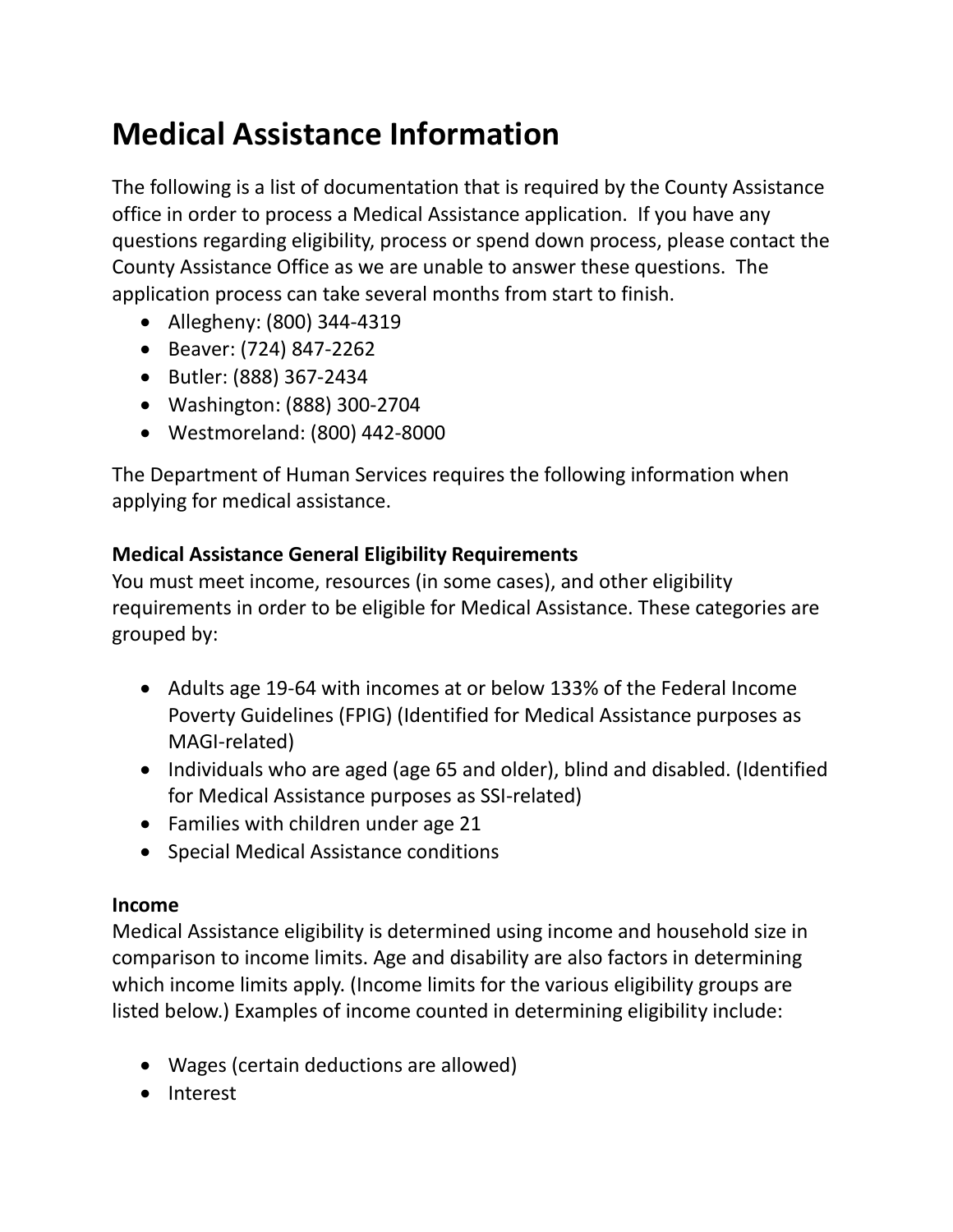- Dividends
- Social Security
- Veterans' Benefits (except for MAGI MA)
- Pensions
- Spouse's income if living with him/her

Examples of income not counted when determining eligibility include:

- Temporary Assistance for Needy Families (TANF) benefits
- Supplemental Security Income (SSI)
- Supplemental Nutrition Assistance Program (SNAP) benefits
- Low Income Home Energy Assistance Program (LIHEAP) benefits
- Foster Care payments
- Certain housing or utility subsidies
- Weatherization Payments
- Child Support Payments (only for MAGI MA)

## **Income Limits**

The income limits for each category are provided in the section for that category.

## **Resources**

Medical Assistance eligibility for some is also determined using resource and household size in comparison to resource limits. (Resource limits for the various eligibility groups are listed below or in the section for that category.)

NOTE: Resource limits do not apply to persons eligible for - Modified Adjusted Gross Income (MAGI) MA, pregnant women, families with children in the household - under their care and control, and those under the age of 21.

Examples of resources counted in determining eligibility include:

- Cash
- Checking accounts
- Savings accounts and certificates
- Christmas or vacation clubs
- Stocks and bonds
- Some trust funds
- Life insurance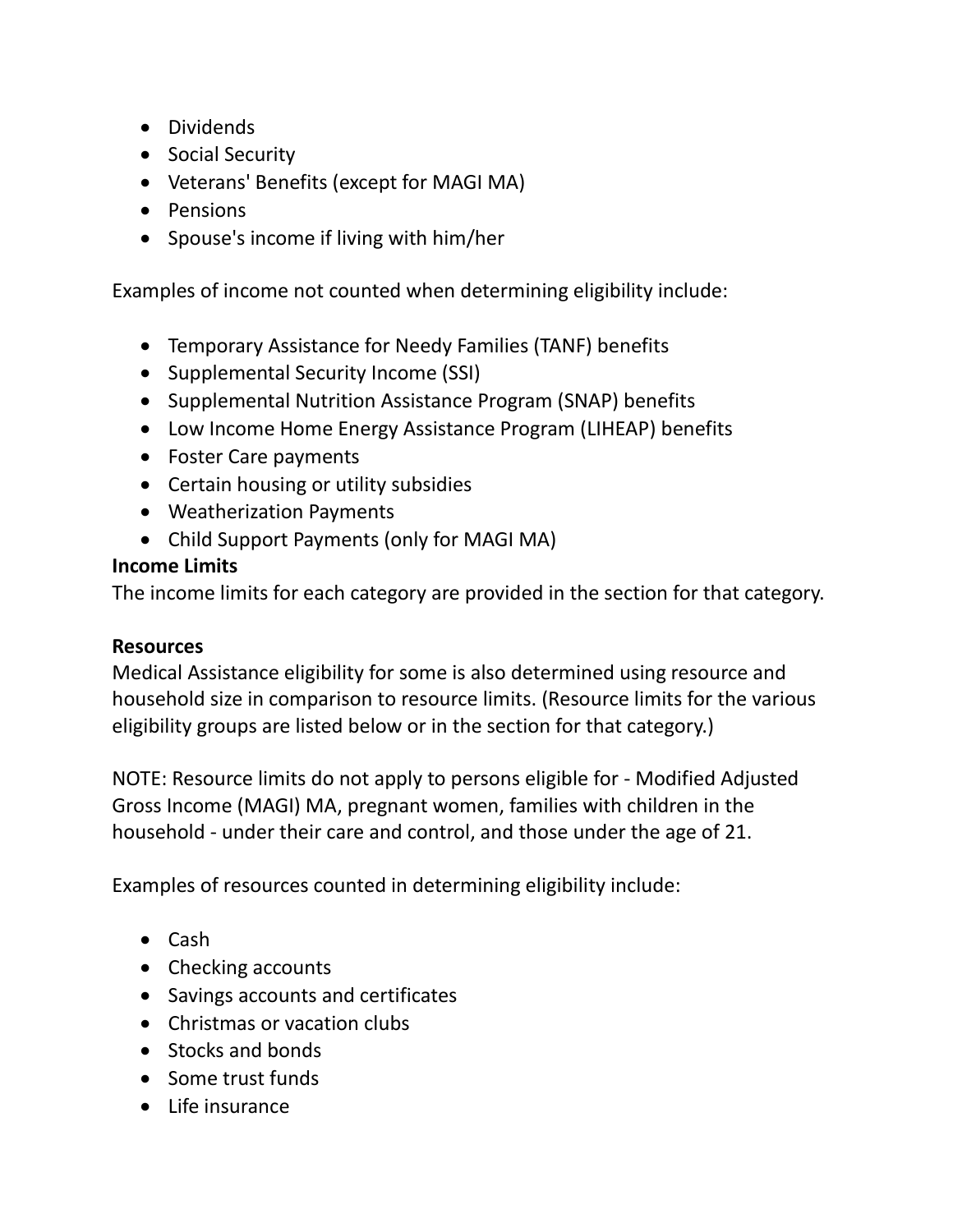- Vehicles
- Revocable burial funds
- Non-resident property
- •

Examples of resources not counted in determining eligibility include:

- Your home
- Revocable and irrevocable burial reserves subject to specified limits
- Burial space and marker
- One motor vehicle
- Resource Limits
- Some Medical Assistance eligibility groups have resource limits. The charts below provide specific details:

#### **Non-Money Payment (NMP) Medical Assistance**

| <b>GA-Related</b>     | <b>SSI-Related</b>    |
|-----------------------|-----------------------|
| One Person = $$250$   | One Person = $$2,000$ |
| Two People = $$1,000$ | Two People = $$3,000$ |

## **Medically-Needy Only Medical Assistance**

#### **GA or SSI-Related**

One Person = \$2,400 Two People =  $$3,200$ Each Additional Person = \$300

#### **Medicare Buy-In Programs**

Healthy Horizons Cost Sharing, Specified Low-Income Medical Assistance

#### **Beneficiary, Qualifying Individual Categories**

One Person = \$7,860 Two Persons = \$11,800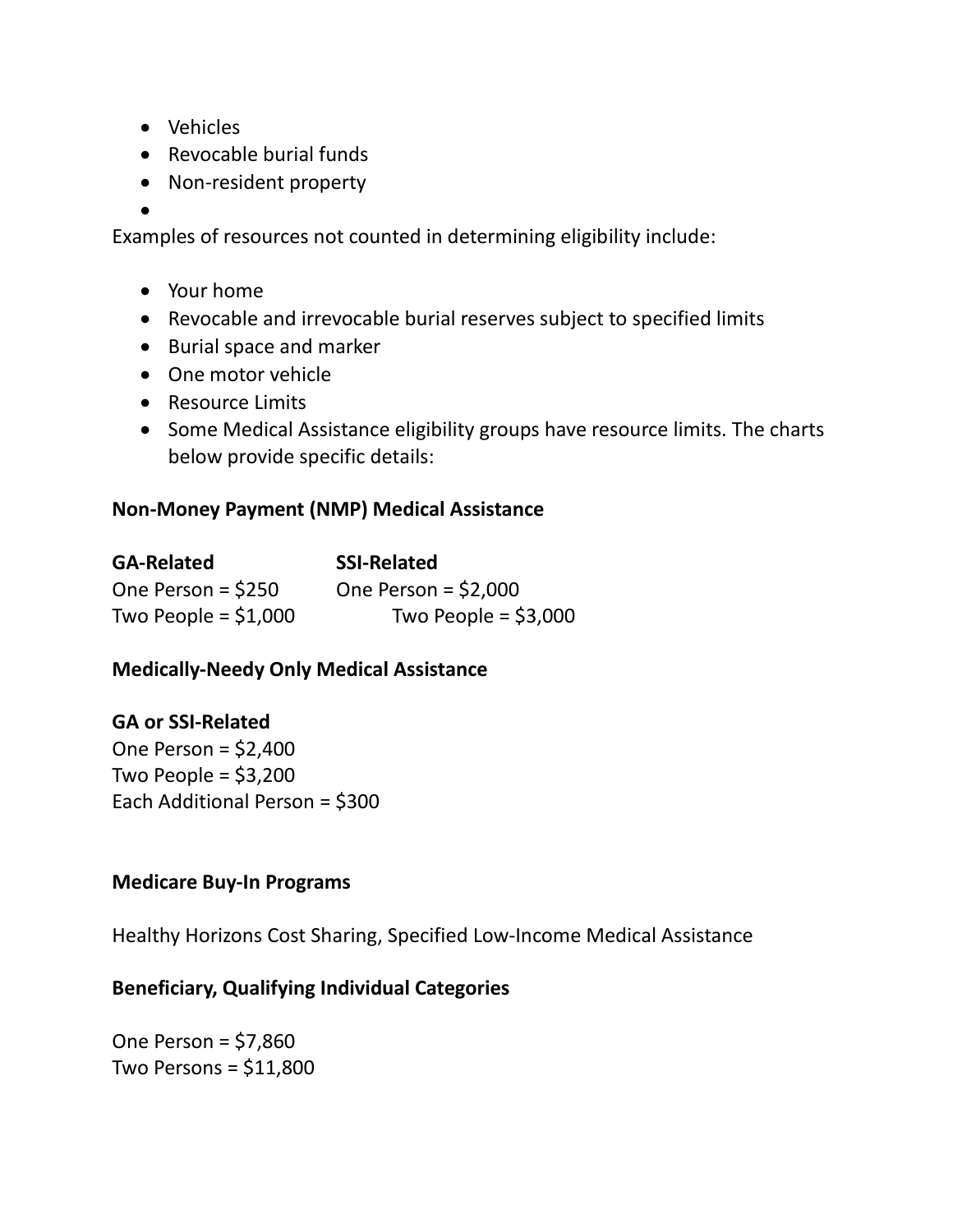NOTE: There is no resource exclusion for pregnant women, children under 21 or families with children under 21 for Medicare Buy-In Programs.

## **Other Eligibility Requirements**

- **Identity** Identity can be verified by a driver's license, state identification card or another piece of identification.
- **Social Security Number (SSN**) A SSN must be provided for each person applying for Medical Assistance. County Assistance Office staff will help you apply for an SSN for anyone who does not have one.
- **Residency** Medical Assistance is available to individuals who are residents of Pennsylvania if all other eligibility requirements are met. There is no requirement regarding the length of time that a person must live in Pennsylvania.
- **Citizenship** Medical Assistance is available to United States citizens, refugees, and certain lawfully admitted aliens. Other aliens may be eligible for limited Medical Assistance benefits if an emergency medical condition exists. U.S. citizens, refugees and legal aliens must submit documentation proving U.S. citizenship or legal alien status.
- **Household Composition** County Assistance Office staff will determine who are mandatory or optional budget group members in the Medical Assistance application based upon household relationships and individual needs for Medical Assistance.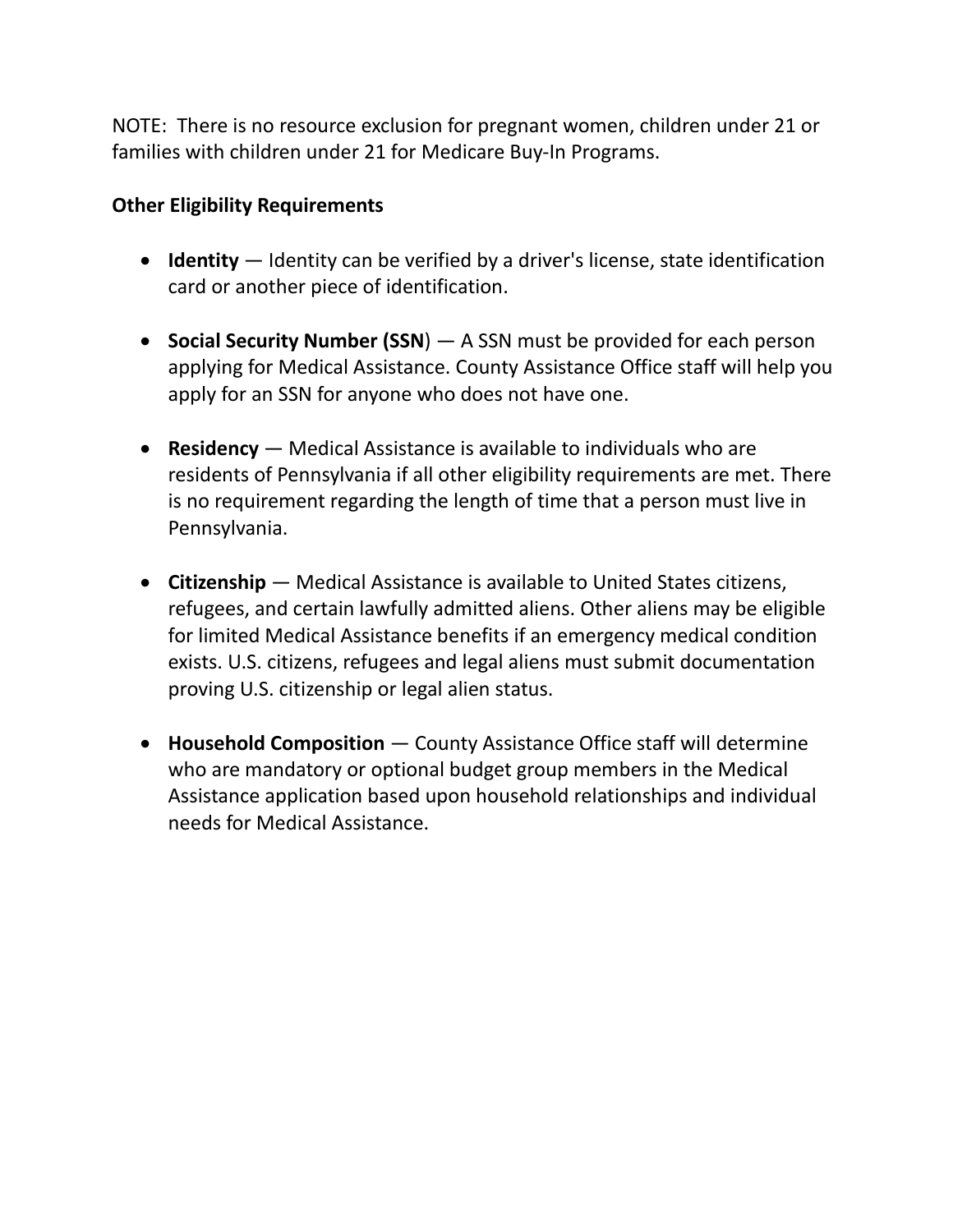# **Pennsylvania Health Law Project**

Helping people in need get the health care they deserve.

Pittsburgh Office: - <http://www.phlp.org/>

Helpline: (800) 274 - 3258 2325 E. Carson Street, First Floor Pittsburgh, PA 15203 Phone:(412) 434 5779 Fax: (412) 434 0128

## **What does PHLP do?**

PHLP provides free legal services and advocacy to Pennsylvania residents having trouble accessing publicly-funded health care coverage and services. We accomplish this by:

- helping individual clients through our Helpline;
- educating health care consumers, advocates, and providers; and
- advocating on behalf of our clients at the federal, state, and local level for policies and practices that will best address their needs and protect their rights.

## **Who does PHLP help?**

PHLP helps Pennsylvanians – especially low-income families, persons with disabilities, and the elderly – who are struggling to obtain health care coverage or services. We specialize in helping individuals and families access health care coverage and services through programs such as Medical Assistance, CHIP, and Medicare.

## **Can PHLP help me if…**

## **I've recently lost my insurance coverage?**

Yes. PHLP can tell you if you are eligible for a publicly-funded insurance program (for example, Medical Assistance or CHIP). If the insurance you lost was a public program, we can also tell you if your benefit was properly stopped and, if appropriate, represent you in an appeal.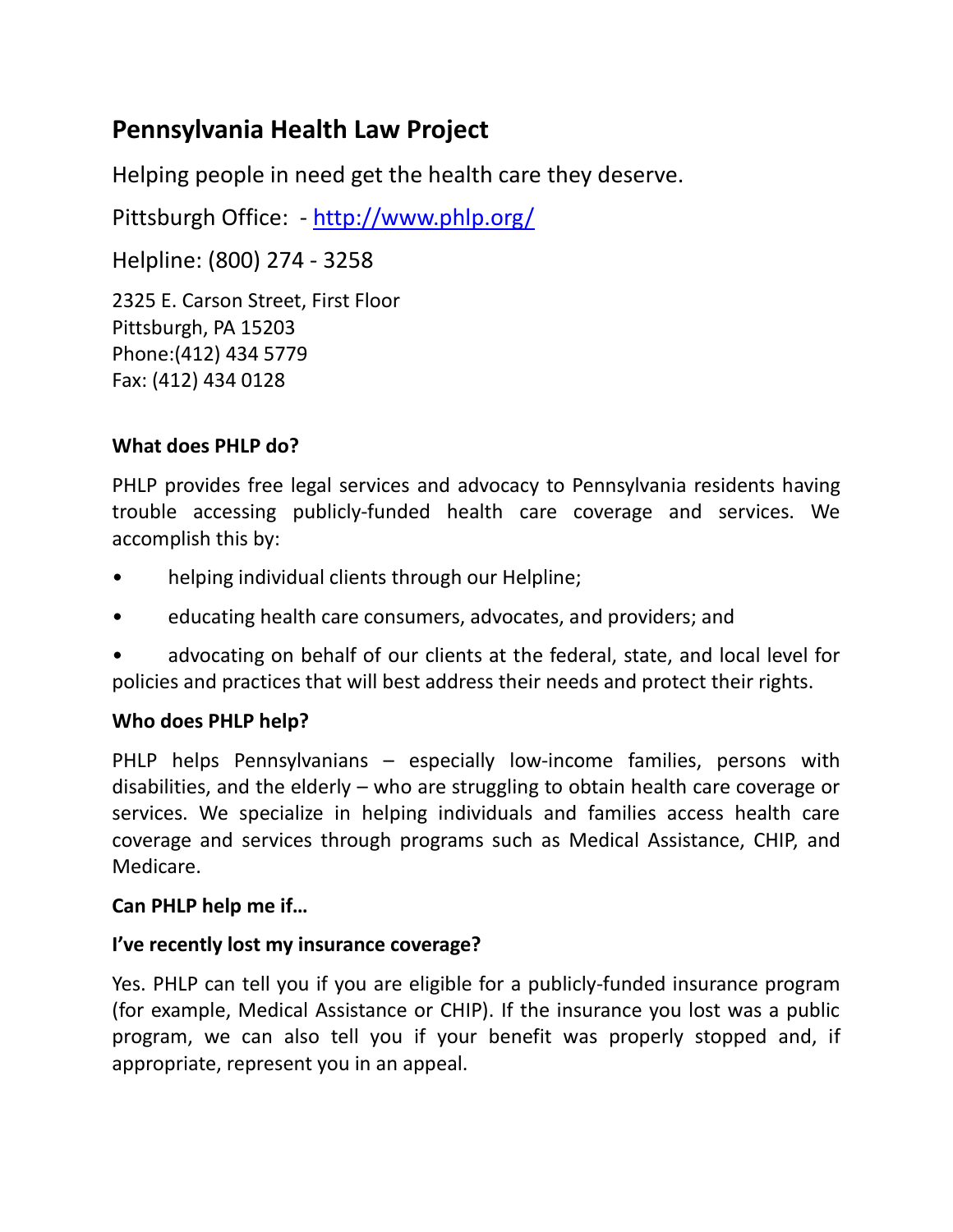## **My health insurance will not pay for my prescription (or other service)?**

Yes. PHLP can help you if your insurance is through a public program such as Medical Assistance or CHIP. We can assist you and the doctor who prescribed the medication or service to ensure that you receive the treatment you need.

## **I'm uninsured?**

Yes. PHLP can tell you if you are eligible for a publicly-funded insurance program (for example, Medical Assistance or CHIP). If you are not eligible for any of these insurance programs, PHLP may be able to help you get the health care you need through other programs or funding sources.

## **I'm having trouble with my doctor or am unhappy with the care I've received?**

No. PHLP cannot help you if you want to bring a lawsuit because you're unhappy with the quality of a health care service you received. This type of case, often called a negligence or malpractice claim, is handled by private attorneys.

## **I'm trying to get a Power of Attorney or to establish guardianship of a relative or friend?**

No. PHLP does not handle these types of cases.

## **I have unpaid medical bills?**

Sometimes. PHLP can advise you on (1) hospital charity care programs and (2) coverage through Medical Assistance (if your debt is less than four months old). Otherwise, we do not handle medical debt matters.

## **Are Helpline services confidential?**

Yes. PHLP is a law office and all communications with our attorneys and paralegals are covered by attorney-client privilege. We will not disclose any information about you to anyone outside of PHLP without your permission.

## **Does PHLP charge a fee for its services?**

PHLP does not charge individual clients for its services, regardless of the client's income. Clients with the ability and the desire to support our services may do so by making a donation. We may charge for conducting trainings and presentations to community organizations or groups.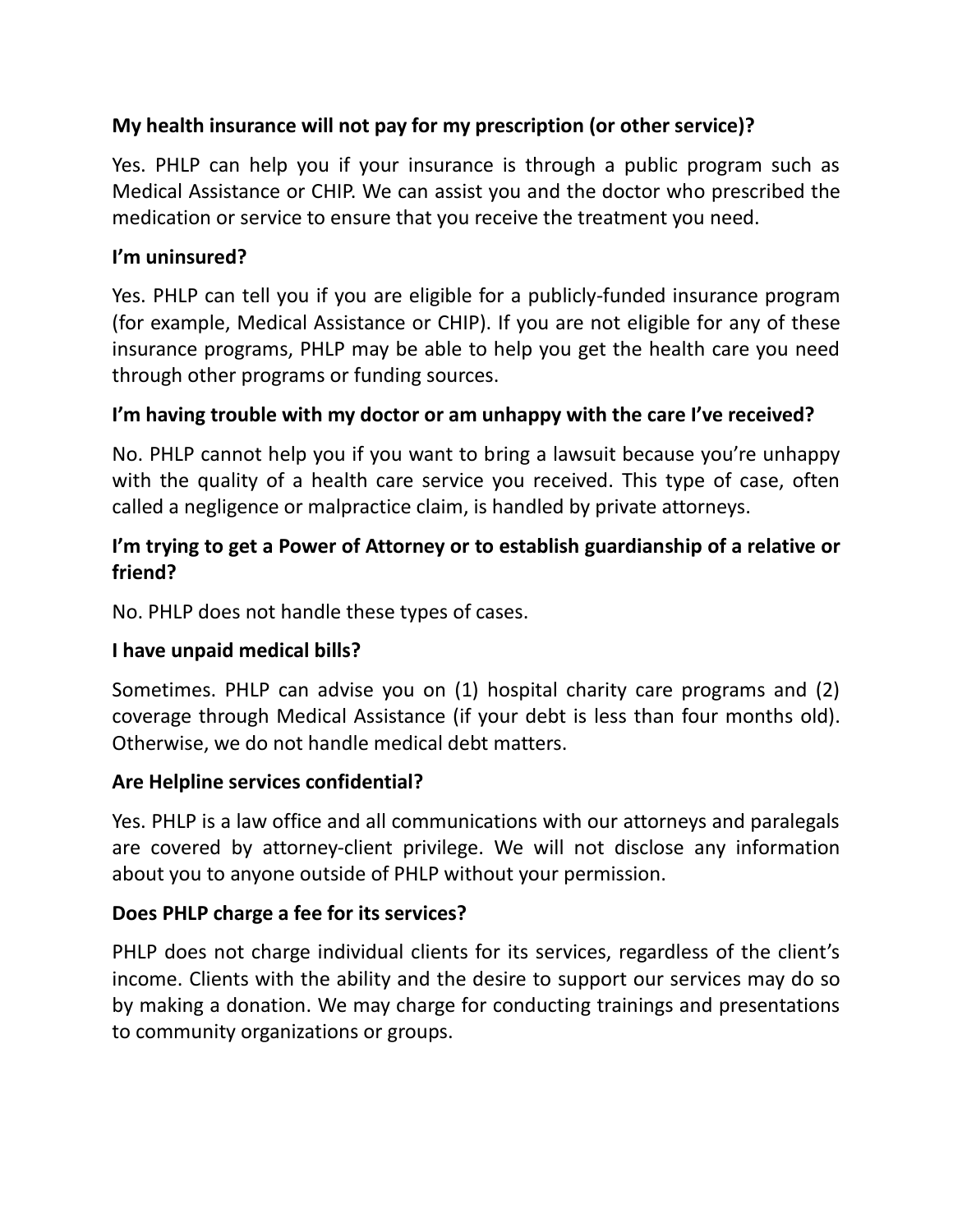## **How is PHLP funded?**

PHLP is a private, non-profit, 501(c)(3) organization. We receive funding from Pennsylvania Legal Aid Network, foundations, and private donations.

## **Is PHLP part of the government?**

No. PHLP is a non-profit law office and is not part of the state or any government agency.

## **What happens when I call the PHLP Helpline (800) 274-3258?**

When you call our Helpline, you will reach a voicemail box where you can leave a brief message with your name, phone number, and a short description of the reason for your call. We will return your call as soon as possible.

If you email PHLP, the process is similar. You will hear back shortly from one of our legal staff, who will typically ask for your phone number so that we can discuss your problem in detail.

## **Do you take walk-ins?**

We recommend that you call our Helpline first. If your matter is urgent, explain your situation in your message and we will return your call as soon as we can. If you do not have regular access to a phone, we can arrange to meet with you in person.

## **Can I contact PHLP on behalf of a relative or friend?**

Yes. However, depending on the circumstances, we may ask to speak to your relative or friend directly.

## **SAMHSA - SSI/SSDI Outreach, Access, and Recovery (SOAR)**

**Substance Abuse and Mental Health Services Administration's mission is to reduce the impact of substance abuse and mental illness on America's communities.**

**[https://www.samhsa.gov](https://www.samhsa.gov/)**

**5600 Fishers Ln, Rockville, MD 20857**

**1-877-SAMHSA-7 (1-877-726-4727)**